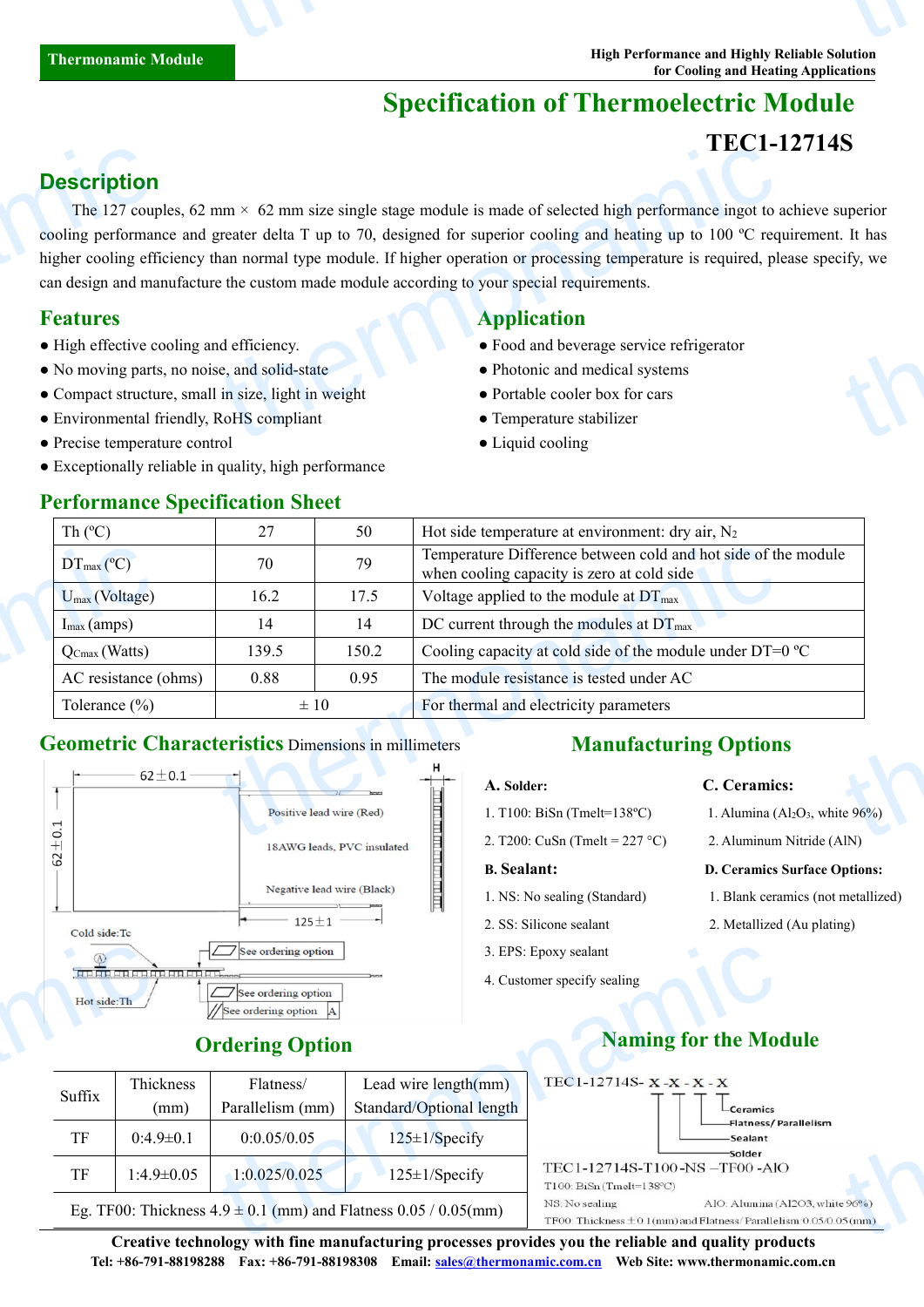# **Specification of Thermoelectric Module**

## **TEC1-12714S**



**Creative technology with fine manufacturing processes provides you the reliable and quality products Tel: +86-791-88198288 Fax: +86-791-88198308 Email: sales@thermonamic.com.cn Web Site: www.thermonamic.com.cn**